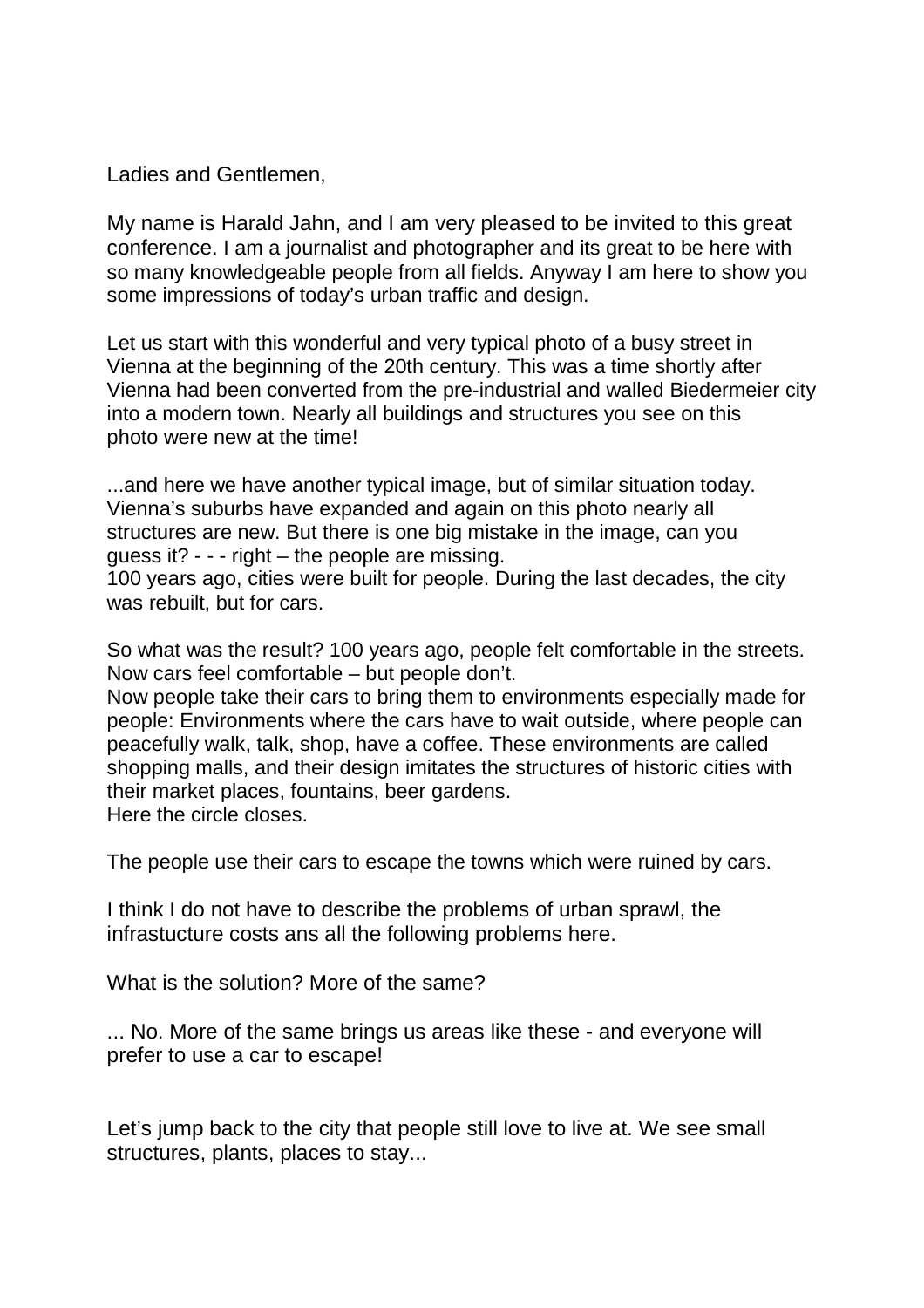...and finally we see people again. What's right with this image, this time? The cars are missing!

They do not need them, because they have everything they need within 5 minutes walking distance. Give the streets back to the people, and there will be no need for speed!

It needed only 50 years to convert the city for people into a city for cars. Now it is time to start a new conversion -

and this time it will change the city for good. It is time to give the streets back to the citizens, and the simple reason is: When the townspeople feel well around the place they live, they do not need to find somewhere else. If you are living in a surrounding where it is great to stay, you simply do not have to escape.

Of course every today's city offers a pedestrian area, closed a street here and there and tries to bring life back into the center.

One country in Europe is leading in this process, and they are using a surprising tool – a tool of transport.

It is France, and the main instrument for the operation is the Tramway.

This new generation of french trams has nothing to do with the old noisy and bumpy vintage vehicles. It comes with...

Absolute priority over the cars

It is used as a tool for remodeling the whole street or even the surrounding quarter.

And it has great individual design which people can identfy with

Moreover the neighbours are incorporated into the planning process from the beginning – and they love to get nice new streets with lots of trees!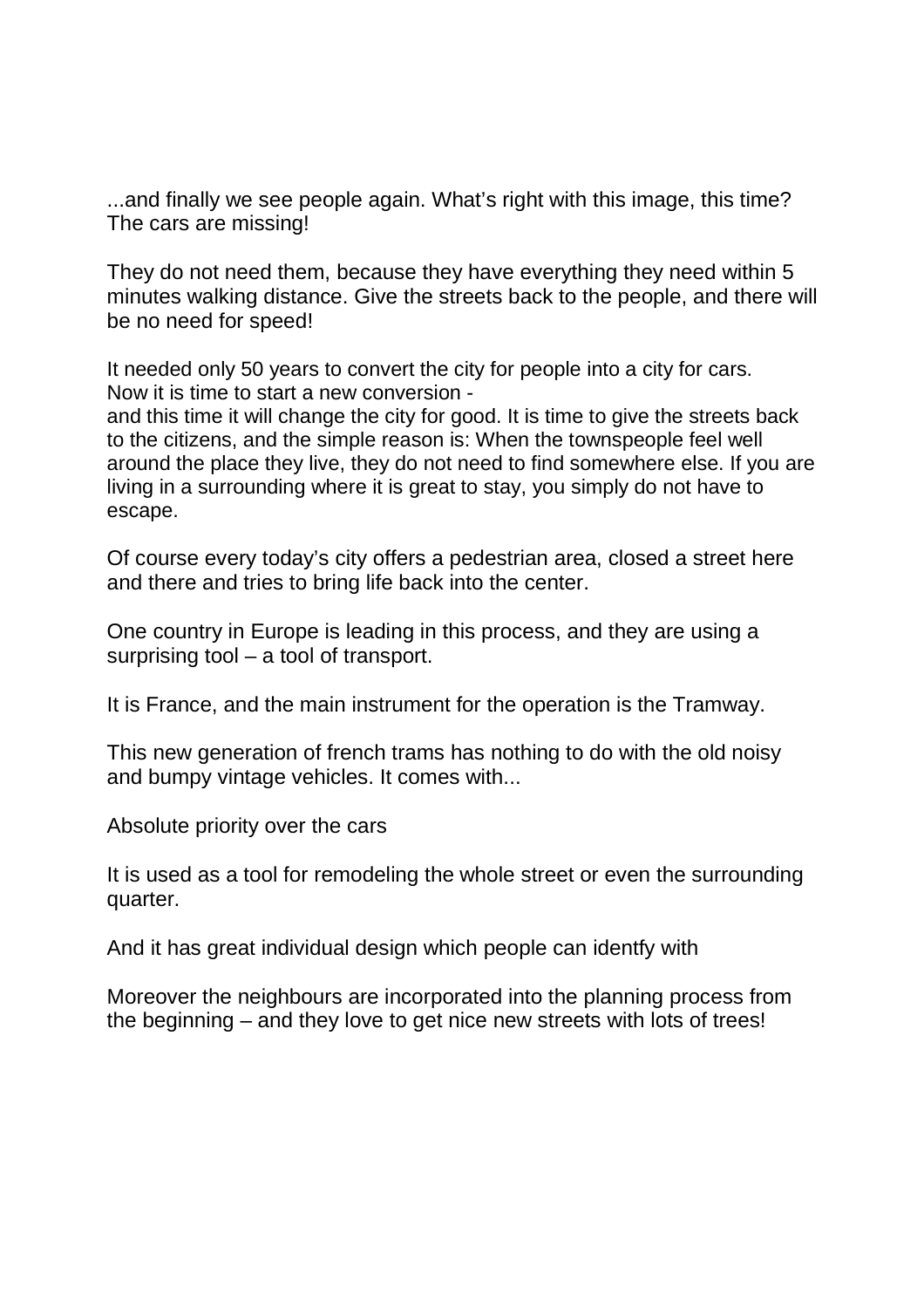# **Remodelling the City**

Some before/after images. Here we have Angers, please note the 4 car lanes and the two bus lanes with additional parking lanes – so up to 6 lanes for motorized traffic in the very center of a city! ... And here the same street after conversion. Believe it or not this is the same street as before – with Bus/bike lanes, wide pedestrian areas and a green carpet in the middle.

Another, yet more impressive example from Paris. This is, or better was Porte d'Italie with its underbridge.

...And this is Porte d'Italie today. And the interesting thing is – car traffic did not collapse! It never does, if you reduce the room – it is a little bit like a gas, which fills every empty space, but can be compressed when you reduce it.

This is how this street looked before - and today.

Let's visit Strasbourg for a moment to see how the cross sections of streets changed. There are not only new tracks – also the place for pedestrians is enlarged and the place for cars is reduced. Moreover the the urban design quality was improved.

Angers shows us, how ugly suburbs can be redesigned. This leads me to a key sentence which describes french tramway construction.

## "**The Tramway brought us a park"**

What does that mean? I think, some of you know tramway routes like these. With such a design people will never be glad to have a tram in front of their windows.

In France, the first impression you recieve when visiting one of the appx. 30 tramway cities: the lawn tracks and the urban design.

"The tramway brought us a park!" Hundreds, sometimes thousands of new trees are planted along the new tracks, as here in Tour. More than 2000 trees are planted this year along the new tramway line, some streets are really converted into kind-of parks. Lawn track is more or less the standard superstructure which is used as often as possible. So let us make a stroll through the park!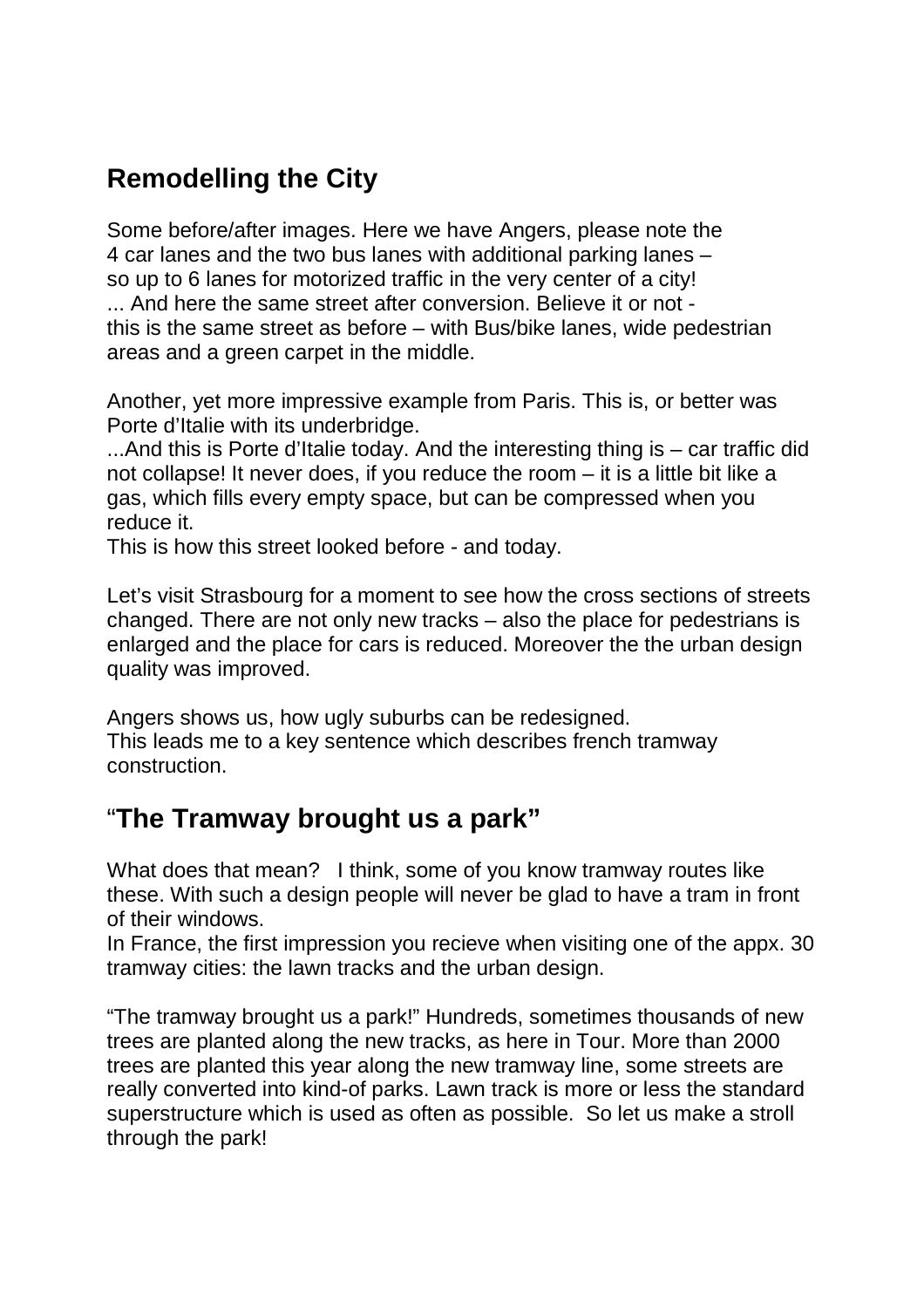Here we are in Strasbourg...

...Lyon, an old former railway line – now, also the fast airport trains are running here!

...The suburbs of Nantes -

...And the center of Reims with the cathedral – some of you will notice a detail which I will mention later.

- ...Mulhouse
- ...Orleans
- ...Grenoble
- ...Mulhouse again -

and Paris.

Lot of attention is used in the styling and architecture of the new gardens, like here in Brest – and so I come to the general design of these convertions.

What is the difference between places like shopping malls and historic inner cities?

#### **The centers of our cities are places of highest value**

(the streets around malls are places of highest volume  $\odot$ )

What does that mean? Inner cities are not cheap fast erected boxes of concrete, like malls. Inner cities are rich of historic buildings, special shops, cafes, restaurants. Inner cities are full of histories – they are places of personal rememberance, of old symbols and stories.

New structures should cope with this. Mostly, the street surface is younger than the surrounding buildings. The street surface is the third cladding of a street - but: often we have great historic buildings - along ugly streets.

100 years ago, the best architects of their time designed the transport systems.

In France it goes without saying that the best architects, designers and artists are planning new tram systems, as here in Tours. Just to give you an impression: The Tramway is seen as the  $4<sup>th</sup>$  landscape, beside the river, the gardens and the buildings.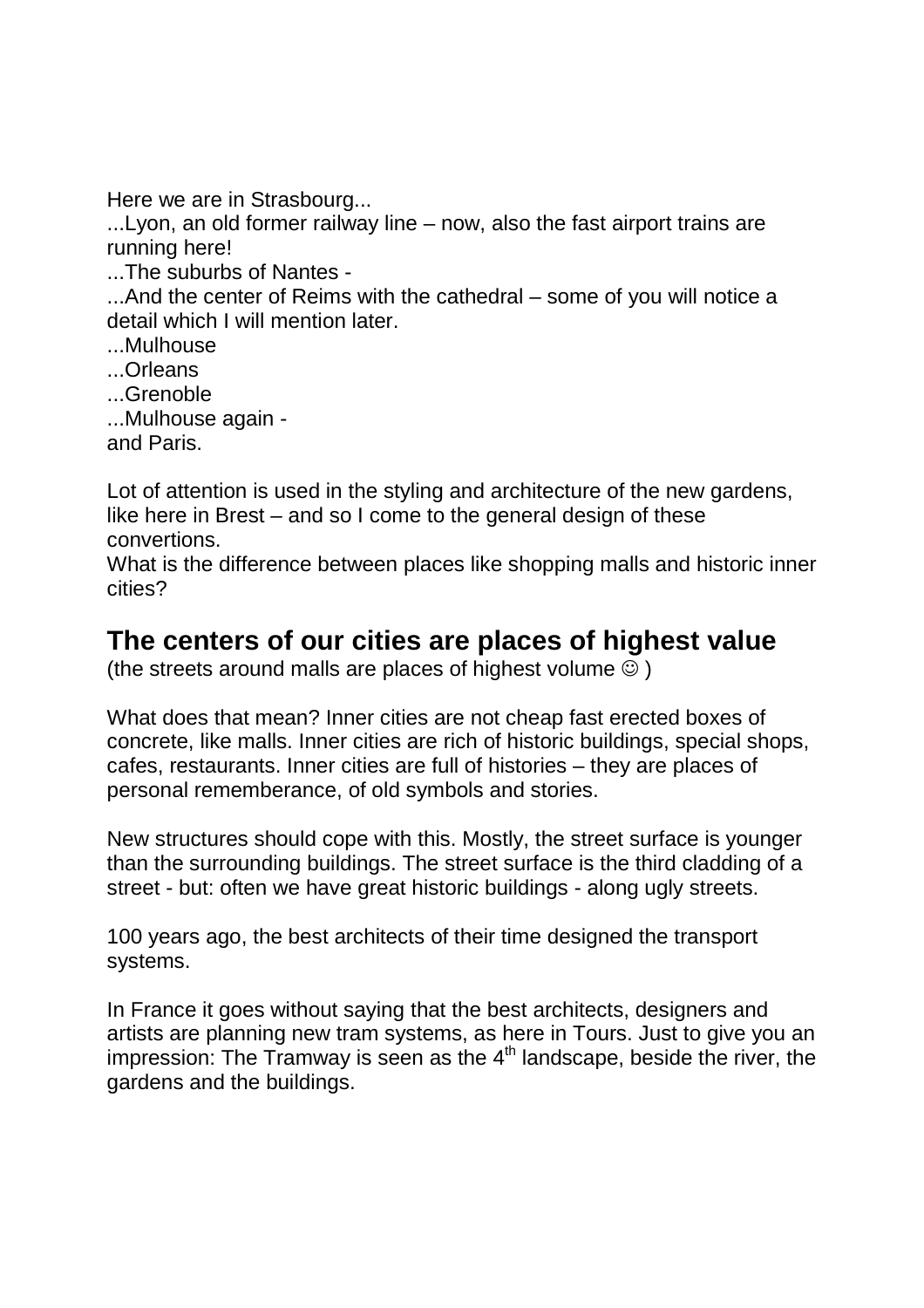(Video) The Project Website mentiones at least 7 artists who worked for the new system, covering all aspects like station design, light and sound. The tram is seen as moving architecture, so every aspect was carefully designed. Roger Tallon, who was responsible for the TGV trains, created the tramcars; Daniel Buren with his famous stripes the stations. Acustic elements come from Lois Dandrel and his Studio Diasonic, and Patrick Rimoux is responsible for the light effects along the trace. A detail, for instance: even the color of the light inside the tramcars changes slightly – brighter and cooler light in summer, more yellowish and warmer in winter!

This is Nice on the Cote d'Azur. Not only the center was improved - this is the tramway depot building with its contemporary architecture. Please note how careful this simple street in the suburbs was designed!

Also in small towns like Valenciennes the transport companies try to build new symbols for their trams.

The glass roof of Place Homme de Fer has become famous in Strasbourg

In Orleans, even the overhead wire disappeared to avoid any disturbance of the cityscape!

And not only in Orlans: more and more cities use this "Alimentation par le Sol", which means ground level power supply – while in Nice batteries bring the tram over two unique places.

Everywhere you can feel the immense carefullness in the design - And the transport companies are aware of their responsibility.

The chief designer of the RATP in Paris says:

- 1. We are a transport operator
- 2. We are a public spaces manager
- 3. We are an urban player our design has influence on the city. People use it every day, the see it everyday, therefor it must generate positive feelings!

Only 20 % of the interaction with the costumer is communication – 80% is personal experience, feelings!

So the RATPs slogan is: Aimer la ville – loving the city.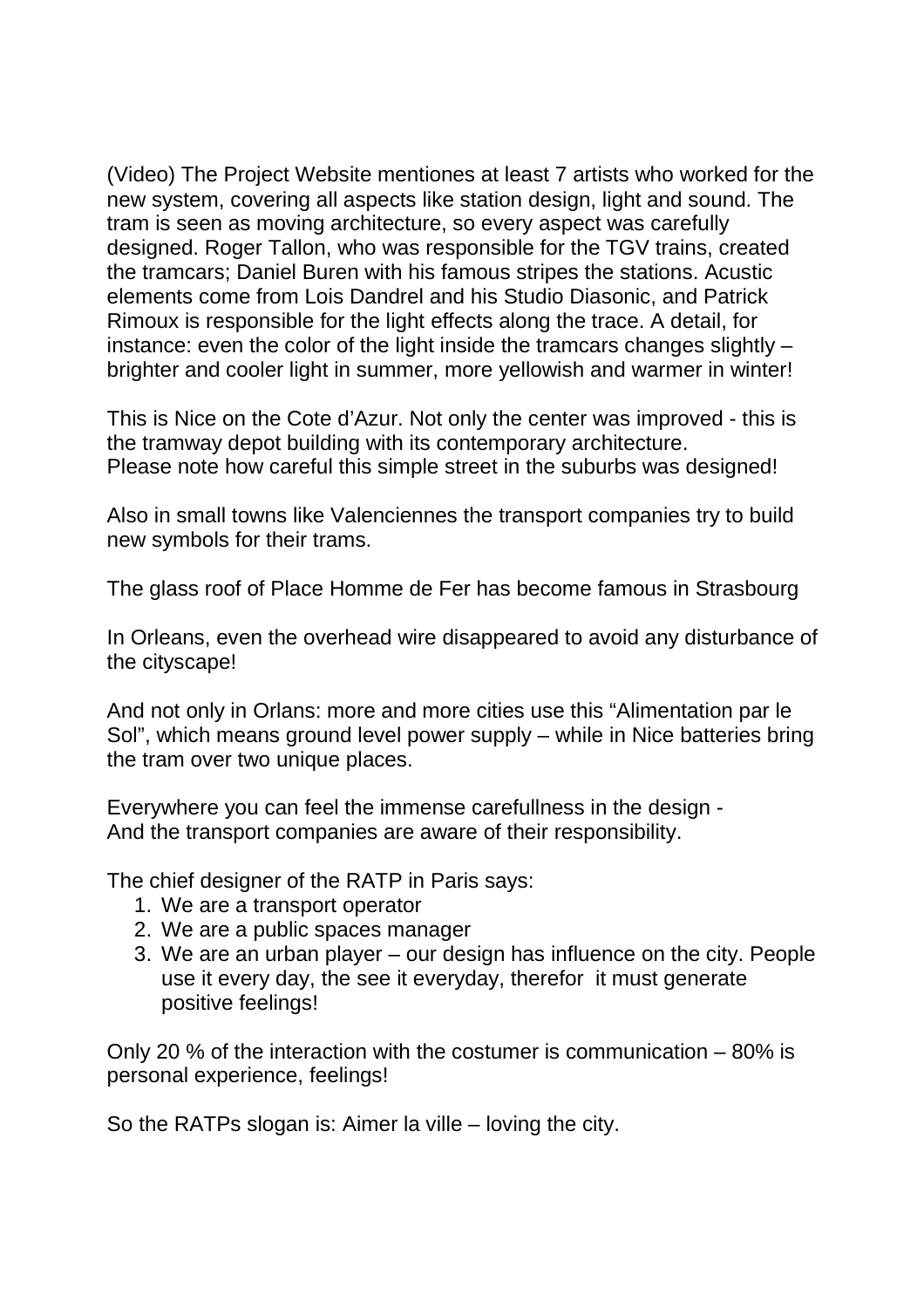## **A new kind of identification**

I already mentioned that people are incorperated at early stages of a project. With this regardful approach, they can identify themselfes with their new tram.

Everybody will immediately recognize this city. (what makes Barcelona so special?  $\odot$  ) Beside the buildings and landmarks, the vehicles of public transport are a main element of any city. As even the buildings look more and more similar – not to mention things like McDonalds and Starbucks – the people need elements they are familiar with, elements which make their city unique. Especially tramcars with their life cycle of 30 or more years qualify for this identification.

This is not a cosmetics ad! - The "Cosmetic Valley" near Orleans is a center of the cosmetics industry, so it was not illogical to ask a company like Guerlain for the design of the new trams. Eh voilá – here they are!

Or Montpellier: here it was Christian Lacroix. This line goes to the seaside, and you can feel it already inside the cars... and also the other lines bear extravagant colors and designs.

In Mulhouse, it was a piece of art which became a new landmark of the city: Daniel Burens Arches at the symbol of the tramstops there. BTW, if you wonder about the different tramway – it is a tram-train, which uses railway lines for longer distances and tramway tracks in the city.

In Toulouse, center of the aeronautics industries, it was Airbus, who designed these Jets.

and guess how the trams in Reims look like? Well, as it is the city of Champagne ...these are the trams! Cheers!

These are the new yachts which cruise trough Marseille.

We see silkworms in Lyon...

...friendly yellow faces in Mulhouse...

...or futuristic Trains in Bordeaux.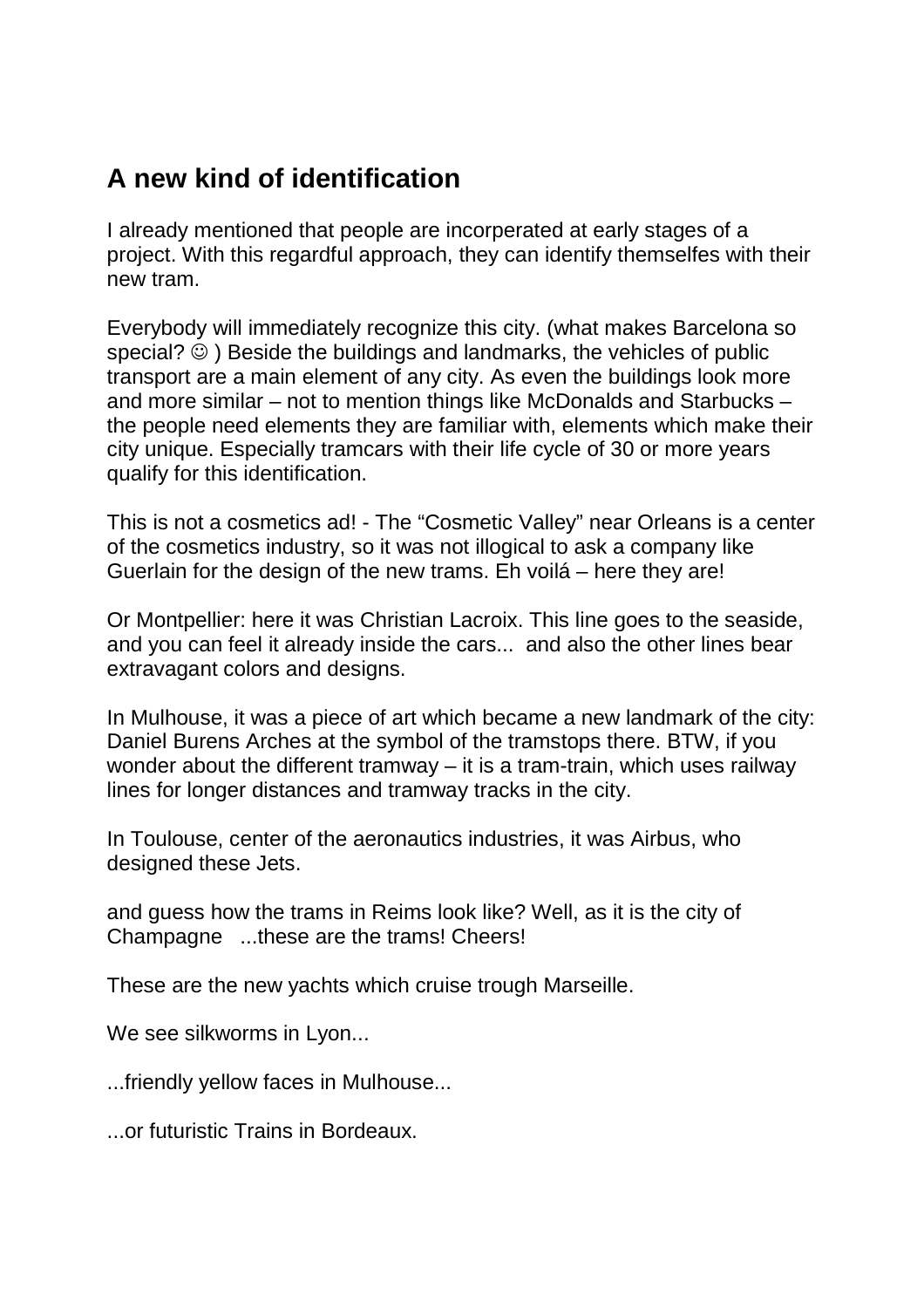### **The poetic city**

You might have realized that I did not mention technical informations in my presentation. Well – for me it simply is not the point.

The places of our cities have ever been places to meet, to discuss, to trade. They are the antipode to the private rooms, and both – private rooms and public spaces – form the city. The quality of the city is the possibility to choose – being on your own, or beeing among others.

For the last 1000 years, our european cities have been the place of this possibility. In this interplay, in this changeover everything we are proud of did develop.

The public spaces are used in many ways: The city is the place to meet friends... and to learn tolerating contrasts.

In our rapidly changing times, this strength, this flexibility is a main skill our society needs.

If somebody leaves his flat to enter his car in the basement garage and drives to his company's parking lot, he will never leave his bubble.

So in my eyes it is absolute necessary that people of total different ages and classes come together in public transport and thereof in public space.

Cities can never be a place for fast transit – they are a place of living, to stay on. The tramway which runs with a matching speed directly in the streets is the perfect complement for this need.

Beside of all this, cities must fascinate their inhabitants again. Cities simply have to be nice. It has a reason, that the word "flaneur" comes from the french language.

Cities must rediscover their sensuousness; and everywhere in France you can feel the will to charm, to fascinate, to delight.

In my eyes, this is the true challenge for tomorrows city: To allow possibilities, and giving people an environment to unfold creativity, fantasy, power and love.

Cities have to be poetic again, and for this, we need